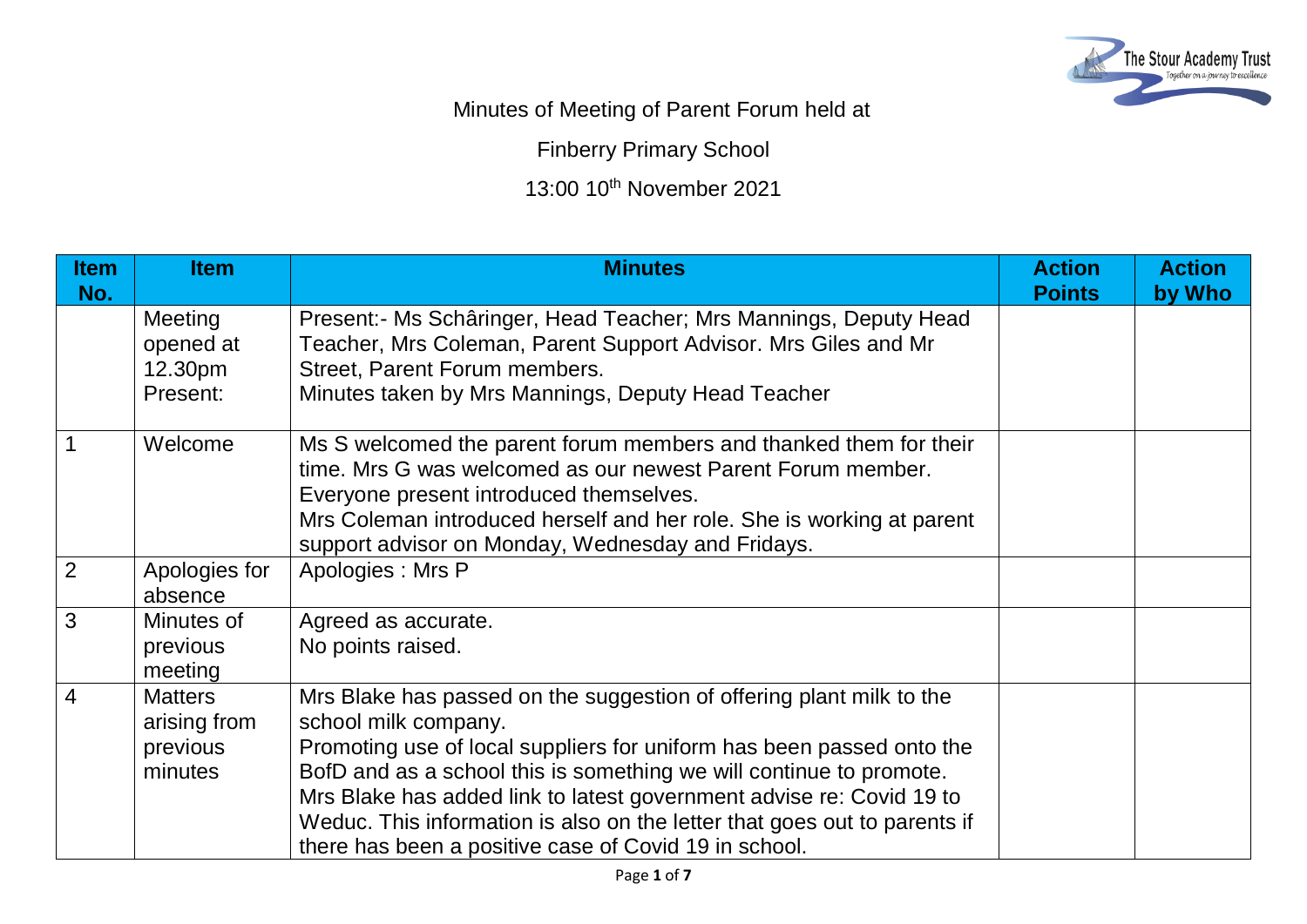|                 |                      | These points have been raised with the Board of Directors.<br>Mr S raised that on this letter it was not clear if this letter meant that<br>someone in the school or class had come into contact with Covid 19 or<br>if they had Covid 19.<br>Ms S confirmed this letter is sent when there has been a positive case<br>of Covid 19 in the class (child or adult) and will ensure this is clearer on<br>the letter.<br>Mrs Blake has followed up with Mr S re: Weduc issues, this has been<br>resolved.                                                                                                                                                                                                                                                                                                                                                                                                                                                                                                                                                                                                                                                                                                                                                                                                                                                                                                                                                                                                        | Ms S to<br>clarify Covid<br>19 point on<br>parent<br>letter. |  |
|-----------------|----------------------|----------------------------------------------------------------------------------------------------------------------------------------------------------------------------------------------------------------------------------------------------------------------------------------------------------------------------------------------------------------------------------------------------------------------------------------------------------------------------------------------------------------------------------------------------------------------------------------------------------------------------------------------------------------------------------------------------------------------------------------------------------------------------------------------------------------------------------------------------------------------------------------------------------------------------------------------------------------------------------------------------------------------------------------------------------------------------------------------------------------------------------------------------------------------------------------------------------------------------------------------------------------------------------------------------------------------------------------------------------------------------------------------------------------------------------------------------------------------------------------------------------------|--------------------------------------------------------------|--|
| $5\overline{)}$ | <b>Online Safety</b> | Ms S presented an overview of how online safety is promoted and<br>taught in school. Teaching online safety in school we recognize that this<br>is both important for the children today as well as being a vital life skill.<br>It is essential in safeguarding children in a digital world. We teach<br>children to be responsible users of technology as well as what to do if<br>something they are not sure about comes up. The school has filters and<br>firewall in place, however, it is still important to teach children how to<br>deal with online safety issues so that they have the skills to deal with<br>these situations. We use a range of tools in school, including:-<br>Use the Project Evolve toolkit in all of our computing lessons. This<br>includes using scenarios about children's online lives and addresses<br>any misconceptions.<br>In addition to this online safety is promoted throughout the day, every<br>day. It is part of our daily school provision.<br>All Trust schools have a group of children who are Digital Leaders, part<br>of their role is promoting online safety. Finberry's group is led by Miss<br>Prime.<br>We celebrate all Internet Safety Days with a range of additional<br>activities.<br>All our practice is underpinned by our Online Safety Policy, ensuring<br>consistency of our high expectations.<br>As a staff online safety scenarios are frequently used in staff meetings<br>as a point of professional discussion about safeguarding. |                                                              |  |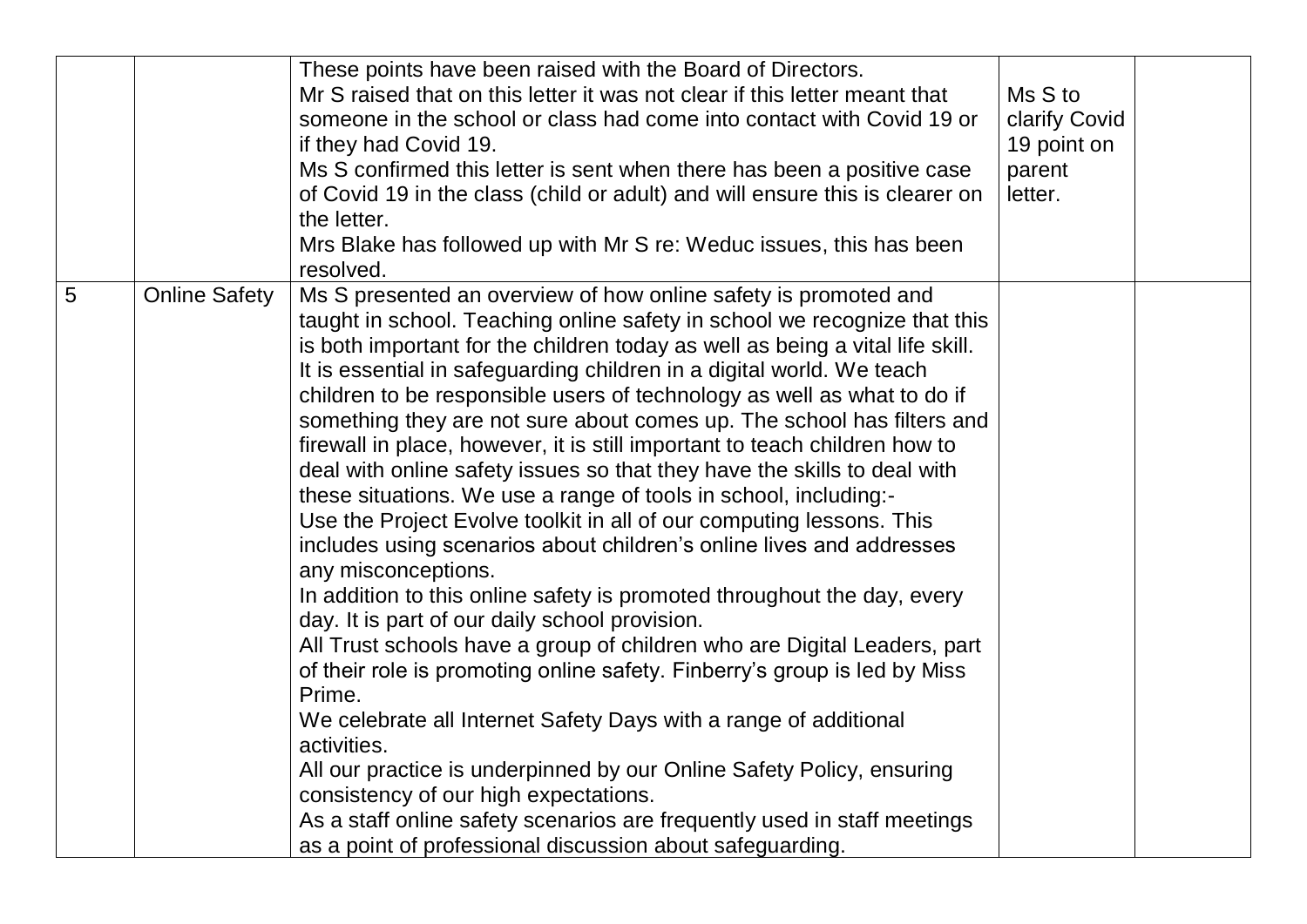|  | Our Online Safety Policy is on our website for everyone to access.<br>We share online safety information for families on Weduc and will<br>continue to do so.<br>Mrs $C$ – the theme of Anti-Bullying Week (next week) is about cyber<br>bullying so this is another way in which we promote online safety.<br>Mrs M presented key findings from parent questionnaire (see full script<br>below). We were very pleased to receive 23 responses as it is through<br>parental feedback and working together that we can continue to<br>develop Finberry Primary School.<br>Mrs G and Mr S felt a parent workshop on how to promote online safety<br>at home would be useful.<br>Ms S – we are planning a video presentation led by the Digital Leaders<br>and Mrs Prime to support with online safety at home. We have found in<br>the past that parent workshops in school have not always been well<br>attended and hope that a video presentation will support busy parents<br>with accessing this information more conveniently.<br>Mrs G and Mr S felt this was a good idea.<br>Mrs G added this would be positive for children to hear the message<br>from children.<br>Mrs G raised YouTubeKids as an appropriate alternative to YouTube<br>that she used at home. Other top tips used at home include age<br>restrictions, having a restriction on use of laptop/ipad, not having a TV<br>in the bedroom.<br>Mr S also raised monitoring use of internet. | Mrs P to<br>prepare<br>online<br>safety video<br>presentation<br>with Digital<br>Leaders. |  |
|--|-----------------------------------------------------------------------------------------------------------------------------------------------------------------------------------------------------------------------------------------------------------------------------------------------------------------------------------------------------------------------------------------------------------------------------------------------------------------------------------------------------------------------------------------------------------------------------------------------------------------------------------------------------------------------------------------------------------------------------------------------------------------------------------------------------------------------------------------------------------------------------------------------------------------------------------------------------------------------------------------------------------------------------------------------------------------------------------------------------------------------------------------------------------------------------------------------------------------------------------------------------------------------------------------------------------------------------------------------------------------------------------------------------------------------------------------------------------------|-------------------------------------------------------------------------------------------|--|
|--|-----------------------------------------------------------------------------------------------------------------------------------------------------------------------------------------------------------------------------------------------------------------------------------------------------------------------------------------------------------------------------------------------------------------------------------------------------------------------------------------------------------------------------------------------------------------------------------------------------------------------------------------------------------------------------------------------------------------------------------------------------------------------------------------------------------------------------------------------------------------------------------------------------------------------------------------------------------------------------------------------------------------------------------------------------------------------------------------------------------------------------------------------------------------------------------------------------------------------------------------------------------------------------------------------------------------------------------------------------------------------------------------------------------------------------------------------------------------|-------------------------------------------------------------------------------------------|--|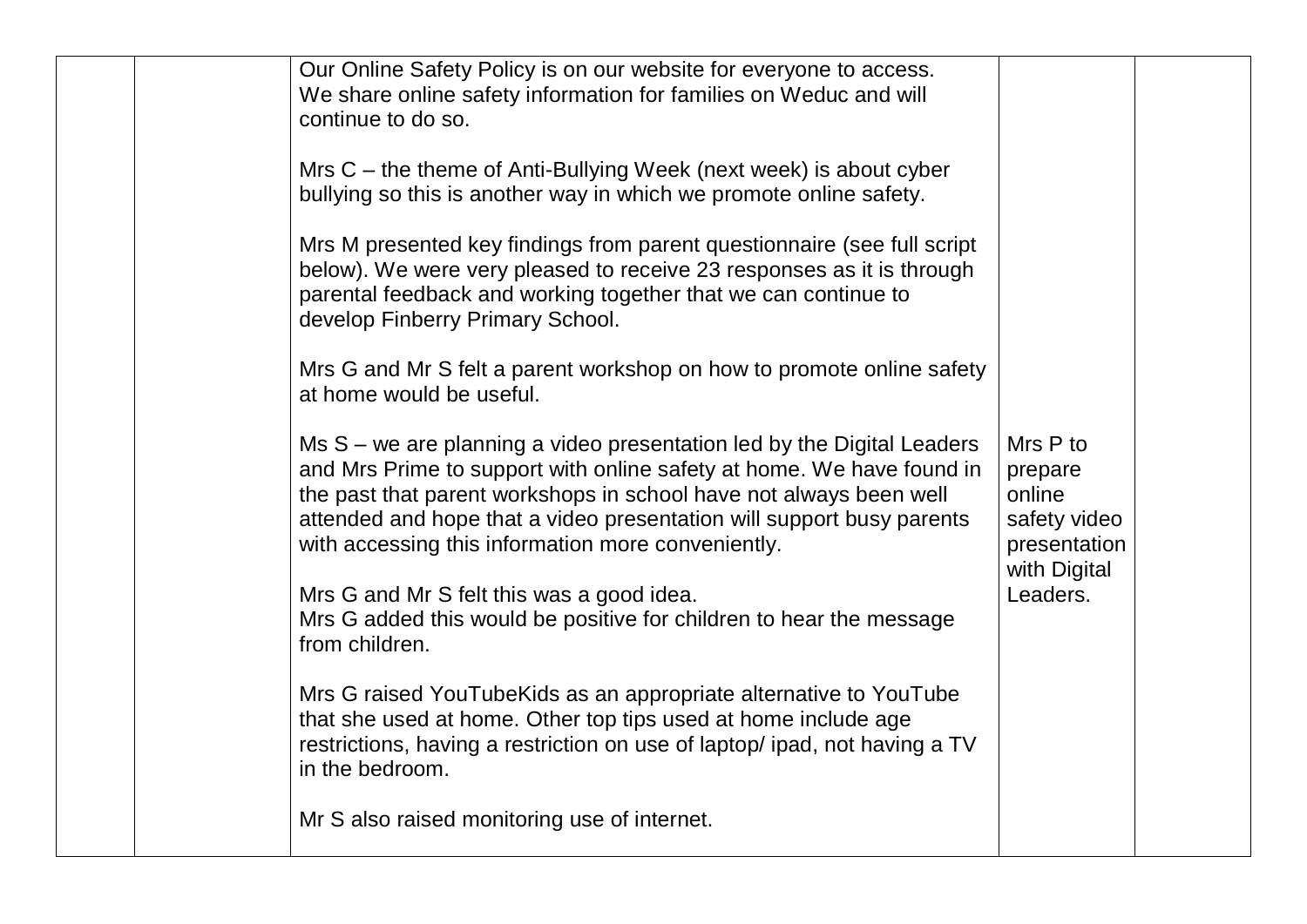|   |                                 | Ms S raised how the school hope in the future to be able to use the<br>learning tools of educational Minecraft as another engaging tool for<br>learning.<br>Mrs G and Mr S felt this was positive.                                                                                                                                                                                                                                                                                                                                                                                                                                                                                                                                                                                                                                                                                                                                                                                                                              |  |
|---|---------------------------------|---------------------------------------------------------------------------------------------------------------------------------------------------------------------------------------------------------------------------------------------------------------------------------------------------------------------------------------------------------------------------------------------------------------------------------------------------------------------------------------------------------------------------------------------------------------------------------------------------------------------------------------------------------------------------------------------------------------------------------------------------------------------------------------------------------------------------------------------------------------------------------------------------------------------------------------------------------------------------------------------------------------------------------|--|
| 8 | Any other<br>urgent<br>business | Mr S asked why there was a 2 week half term in October – particularly<br>in light of the disruptions to in-school learning due to Covid 19 last<br>academic year.<br>Ms S - all schools (which are not private) have the same amount of<br>school days/ holiday across the year. Unfortunately, these days don't<br>always match up. They are the same across The Stour Academy Trust.<br>Parents were consulted several years ago on whether to have 2 weeks<br>in October or May. Parent feedback led to the 2 weeks in October.<br>Mrs G raised that there is going to be a Local Authority questionnaire to<br>all parents about school holidays.<br>Mrs G stated that there are sometimes grants, linked to the pandemic,<br>schools can apply for. She will inform the school if any more of these<br>come up.<br>There were no further questions or points raised.<br>Ms S thanked everyone for their time. We really appreciate that you are<br>giving your time freely in support of continuing to develop our school. |  |
| 9 | Date of next<br>meeting         | Wednesday 12 <sup>th</sup> January 2022 at 1pm.                                                                                                                                                                                                                                                                                                                                                                                                                                                                                                                                                                                                                                                                                                                                                                                                                                                                                                                                                                                 |  |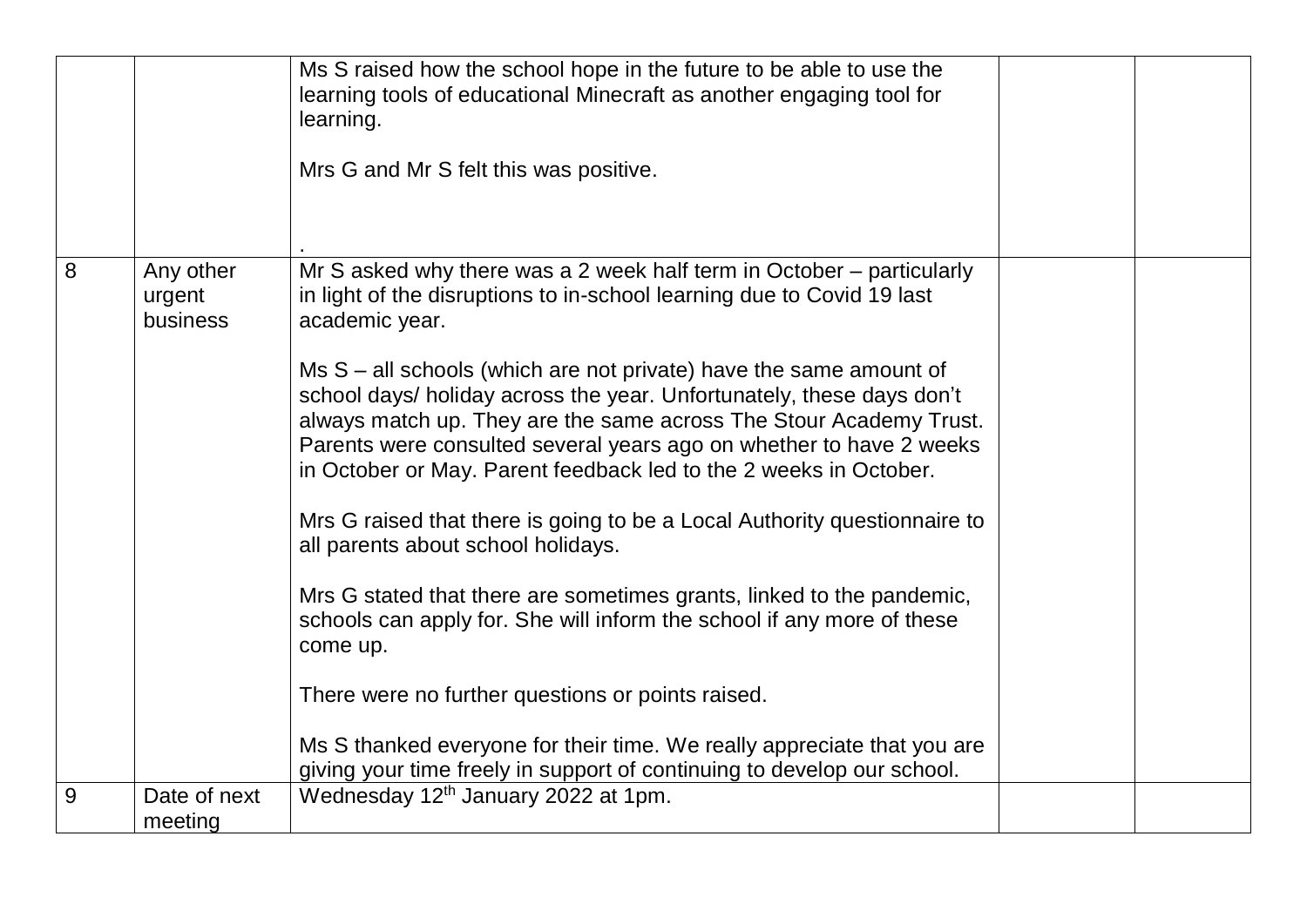## **Appendix 1**

We asked Finberry families:-

1. What is the role of school & parents in enabling children to be safe users online and with digital technology?

## 23

Responses

| $\mathbf{ID}$  | <b>Name</b> | <b>Responses</b>                                                                                                                                                                                                                                                                                                                                                                                                                                                                                                         |
|----------------|-------------|--------------------------------------------------------------------------------------------------------------------------------------------------------------------------------------------------------------------------------------------------------------------------------------------------------------------------------------------------------------------------------------------------------------------------------------------------------------------------------------------------------------------------|
| $\mathbf{1}$   | anonymous   | To inform children of the dangers being on line might pose, how to behave towards others on line, ensure they do<br>not give our personal details or pass on anything they are not comfortable with. Encourage them to tell an adult if<br>someone says something they are not sure or happy about. As parents we need to check regularly the sites our<br>children access and who they talk to on online games. Only allow access to age appropriate sites.                                                             |
| $\overline{2}$ | anonymous   | Guidance from parents and teachers ensuring kid content viewing only with fire walls prevent access for content not<br>suitable for there age groups                                                                                                                                                                                                                                                                                                                                                                     |
| 3              | anonymous   | I don't quite know about the school but as a parent it's making sure only age appropriate settings are in place. I still<br>think primary school children are not fully understanding of the dangers so in my opinion it's monitoring their<br>history all the time.                                                                                                                                                                                                                                                     |
| 4              | anonymous   | I think both have an important role in educating children on the safe way to use the internet and the games that they<br>play                                                                                                                                                                                                                                                                                                                                                                                            |
| 5              | anonymous   | Unsure as child is in reception                                                                                                                                                                                                                                                                                                                                                                                                                                                                                          |
| 6              | anonymous   | Explain how can be not safe                                                                                                                                                                                                                                                                                                                                                                                                                                                                                              |
| 7              | anonymous   | There is a shared responsibility in educating children to use the internet safely, however I do feel that as more and<br>more classwork is moving to an electronic format and homework is being set online, the school have a<br>responsibility to ensure parents know how to keep their children safe online & know what to look for in terms of<br>early warning signs for online grooming. I think an evening webinar for families from the trust's IT lead could be<br>beneficial across the whole group of schools. |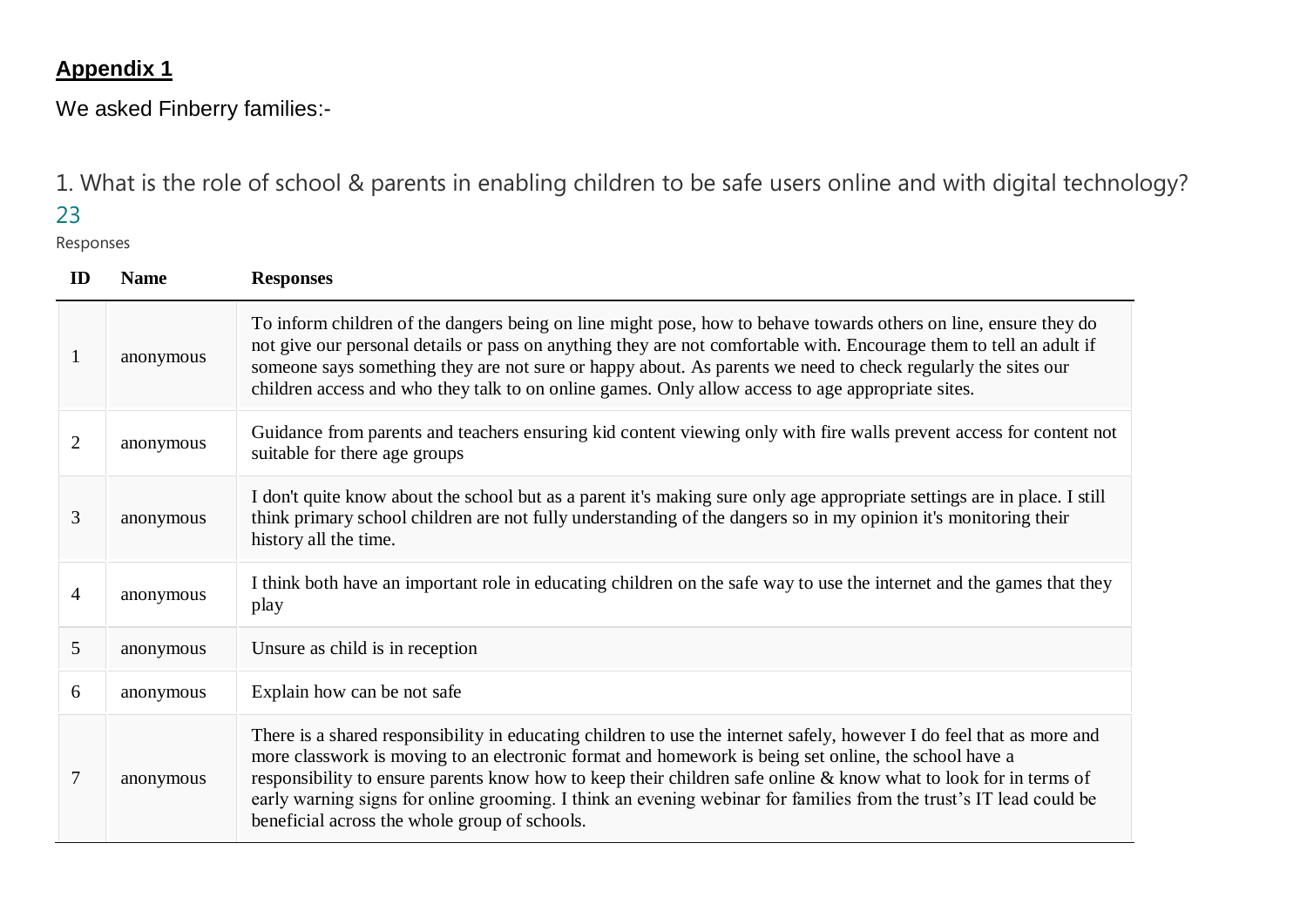| ID | <b>Name</b> | <b>Responses</b>                                                                                                                                                                                                                                                                                                                                                                                                                                                                                                                                                                                                                                                                                                                                                                                                                                                                                                                                                                                                                                                                                                   |
|----|-------------|--------------------------------------------------------------------------------------------------------------------------------------------------------------------------------------------------------------------------------------------------------------------------------------------------------------------------------------------------------------------------------------------------------------------------------------------------------------------------------------------------------------------------------------------------------------------------------------------------------------------------------------------------------------------------------------------------------------------------------------------------------------------------------------------------------------------------------------------------------------------------------------------------------------------------------------------------------------------------------------------------------------------------------------------------------------------------------------------------------------------|
| 8  | anonymous   | parents - should educate themselves on what content is out there; what content your child wants to use/uses; then<br>need to monitor; place limits of usage (upfront); and change as needed. i used to be against 5yr olds using tablets<br>and playing games and watching youtube; but today's reality is much different from my time growing up.<br>technology and online is the linqua franca in today's world. i changed my view - i think kids need to embrace it and<br>parents need to monitor and have checks and balances. schools - i think you should educate on how to use the<br>internet - searching, types of info, how to find, including voice searches as many smart TVs, tablets, phones have.<br>understand the do's and don't's including speaking to strangers on net based open video games like roblox, etc. the<br>need to communicate w/ parents if strangers begin to approach/speak on a given site. teach about the need to limit<br>the time online and why. what are the health concerns and what happens to body/mind (eg lack of exercise,<br>serotonin/dopamine, mental health). |
| 9  | anonymous   | I allow them to watch the video or content they watch in the common area of the house. When I see or hear content<br>that I don't like, I can easily intervene. It's a problem for us that he is withdrawing to his room and playing with a<br>device. Since he was illiterate yet, he did not meet with correspondence channels. I honestly don't know the next<br>phase. While using technology at school, he watches the content he meets and loves at home. That's why the school<br>sets an example.                                                                                                                                                                                                                                                                                                                                                                                                                                                                                                                                                                                                          |
| 10 | anonymous   | Informing them off what is right and wrong thing to look up and that they should never accept friend request from<br>ppl they do not know. To limit screen time                                                                                                                                                                                                                                                                                                                                                                                                                                                                                                                                                                                                                                                                                                                                                                                                                                                                                                                                                    |
| 11 | anonymous   | To both ensure safeguards are in place to limit what can be accessed inadvertantly, and to educate them on how to<br>avoid and report unsafe material. Understanding the need for anti-virus, why unknown links shouldn't be clicked on,<br>how to verfiy the identiy of a website or email                                                                                                                                                                                                                                                                                                                                                                                                                                                                                                                                                                                                                                                                                                                                                                                                                        |
| 12 | anonymous   | To supervise and inform children of online safety                                                                                                                                                                                                                                                                                                                                                                                                                                                                                                                                                                                                                                                                                                                                                                                                                                                                                                                                                                                                                                                                  |
| 13 | anonymous   | The school is expected to educate the children on the need to play safely online. They create awareness of possible<br>dangers associated with online surfing. Parents should monitor their children footprints online. They should put in<br>place security measures on the devices of the children to limit websites they could access online.                                                                                                                                                                                                                                                                                                                                                                                                                                                                                                                                                                                                                                                                                                                                                                   |
| 14 | anonymous   | As digital technology is the future school and parents should ensure children are able to use it as well as being<br>supervised and making sure only appropriate apps relevant to their age will be able to access.                                                                                                                                                                                                                                                                                                                                                                                                                                                                                                                                                                                                                                                                                                                                                                                                                                                                                                |